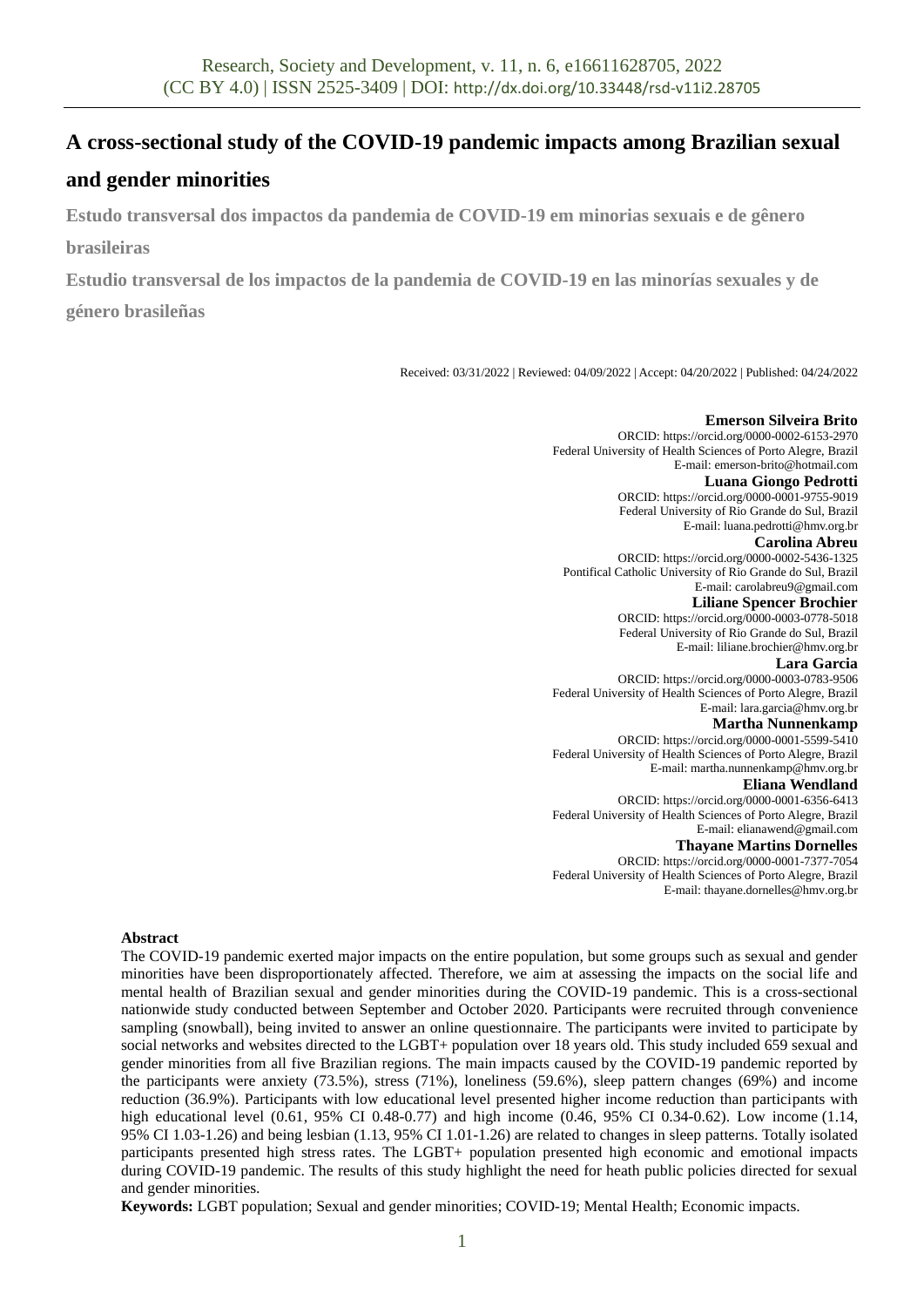#### **Resumo**

A pandemia de COVID-19 causou grandes impactos em toda a população, mas alguns grupos como as minorias sexuais e de gênero foram afetados de forma desproporcional. Assim, o objetivo desde estudo foi avaliar os impactos na vida social e na saúde mental das minorias sexuais e de gênero brasileiros durante a pandemia de COVID-19. Trata-se de um estudo transversal de abrangência nacional, on-line, realizado entre setembro e outubro de 2020. Os participantes foram recrutados por meio de amostragem por conveniência (bola de neve) através de redes sociais e sites direcionados à população LGBT+ acima de 18 anos. Este estudo incluiu 659 indivíduos de todas as cinco regiões brasileiras. Os principais impactos causados pela pandemia de COVID-19 relatados pelos participantes foram ansiedade (73,5%), estresse (71%), solidão (59,6%), alterações no padrão de sono (69%) e redução de renda (36,9%). Participantes com baixa escolaridade apresentaram maior redução de renda do que participantes com alta escolaridade (0,61, IC 95% 0,48-0,77) e alta renda (0,46, IC 95% 0,34-0,62). Ser de baixa renda (1,14, IC 95% 1,03-1,26) e ser lésbica (1,13, IC 95% 1,01-1,26) estão relacionados a alterações nos padrões de sono. Participantes totalmente isolados apresentaram altas taxas de estresse. A população LGBT+ apresentou altos impactos econômicos e emocionais durante a pandemia de COVID-19. Os resultados deste estudo evidenciam a necessidade de políticas públicas de saúde direcionadas às minorias sexuais e de gênero.

**Palavras-chave:** População LGBT; Minorias sexuais e de gênero; COVID-19; Saúde mental; Impactos econômicos.

#### **Resumen**

La pandemia de COVID-19 tuvo importantes repercusiones en toda la población, pero algunos grupos, como las minorías sexuales y de género, se vieron afectados de forma desproporcionada. Así, el objetivo de este estudio fue evaluar los impactos en la vida social y en la salud mental de las minorías sexuales y de género brasileñas durante la pandemia de COVID-19. Se trata de un estudio transversal online de ámbito nacional realizado entre septiembre y octubre de 2020. Los participantes fueron reclutados por muestreo de conveniencia (snowballing) a través de las redes sociales y sitios web dirigidos a la población LGBT+ mayor de 18 años. Este estudio incluyó a 659 individuos de las cinco regiones brasileñas. Los principales impactos causados por la pandemia de COVID-19 señalados por los participantes fueron la ansiedad (73,5%), el estrés (71%), la soledad (59,6%), los cambios en el patrón de sueño (69%) y la reducción de ingresos (36,9%). Los participantes con bajo nivel educativo mostraron una mayor reducción de los ingresos que los participantes con alto nivel educativo (0,61; IC del 95%: 0,48-0,77) y con altos ingresos (0,46; IC del 95%: 0,34-0,62). Tener bajos ingresos (1,14; IC 95%: 1,03-1,26) y ser lesbiana (1,13; IC 95%: 1,01-1,26) estaban relacionados con los cambios en los patrones de sueño. Los participantes totalmente aislados mostraron altos índices de estrés. La población LGBT+ presentó un alto impacto económico y emocional durante la pandemia de COVID-19. Los resultados de este estudio ponen de manifiesto la necesidad de políticas de salud pública dirigidas a las minorías sexuales y de género.

**Palabras clave:** Población LGBT; Minorías sexuales y de género; COVID-19; Salud mental; Impacto económico.

## **1. Introduction**

The new coronavirus pandemic caused by SARS-COV-2 infected 61 million people and caused almost 1.5 million deaths until November 2020 worldwide (John Hopkins, 2021). Therefore, new behaviors had to be adopted all over the world to contain the virus and prevent its faster dissemination (Bl et al., 2020; McFadden et al., 2020). During the quarantine period, the Brazilian population had its circulation restricted, and workplaces and educational institutions were closed, as well as all activities that provided non-essential services (Alexandrova et al., 2021; Araújo et al., 2020; Bl et al., 2020). All of these changes led to work and financial instability, changes in family relationships and interruption of social life; in addition to the imminent risk of illness and death (Abrams et al., 2020; Gonzales et al., 2020; González-Sanguino et al., 2020).

Although the virus does not have discriminatory capacities, the most marginalized groups, such as the LGBT+ community, tend to suffer disproportionate impacts when compared to the general population, reflecting on social life and mental health (Kang et al., 2020; Li et al., 2020) (Bowleg, 2020). Mainly in more neglected groups, part of this population, such as transgender, female and black-skinned individuals, reflects more specific problems (Al-Ali, 2020; Balsam et al., 2011; Banerjee & Nair, 2020; Gausman & Langer, 2020). However, these fundamental factors are often overlooked and rarely incorporated into behavioral research and clinical care (Spagnolo et al., 2020).

Historically, in the cultural and social contexts, lesbians, gays, bisexuals, transsexuals, and other sexual and gender minorities have greater difficulty in accessing health services, face family relationship problems, have higher levels of psychoactive substance use, and live with issues of stigma and prejudice daily (Bowleg, 2020; Hafi & Uvais, 2020; Sanchez et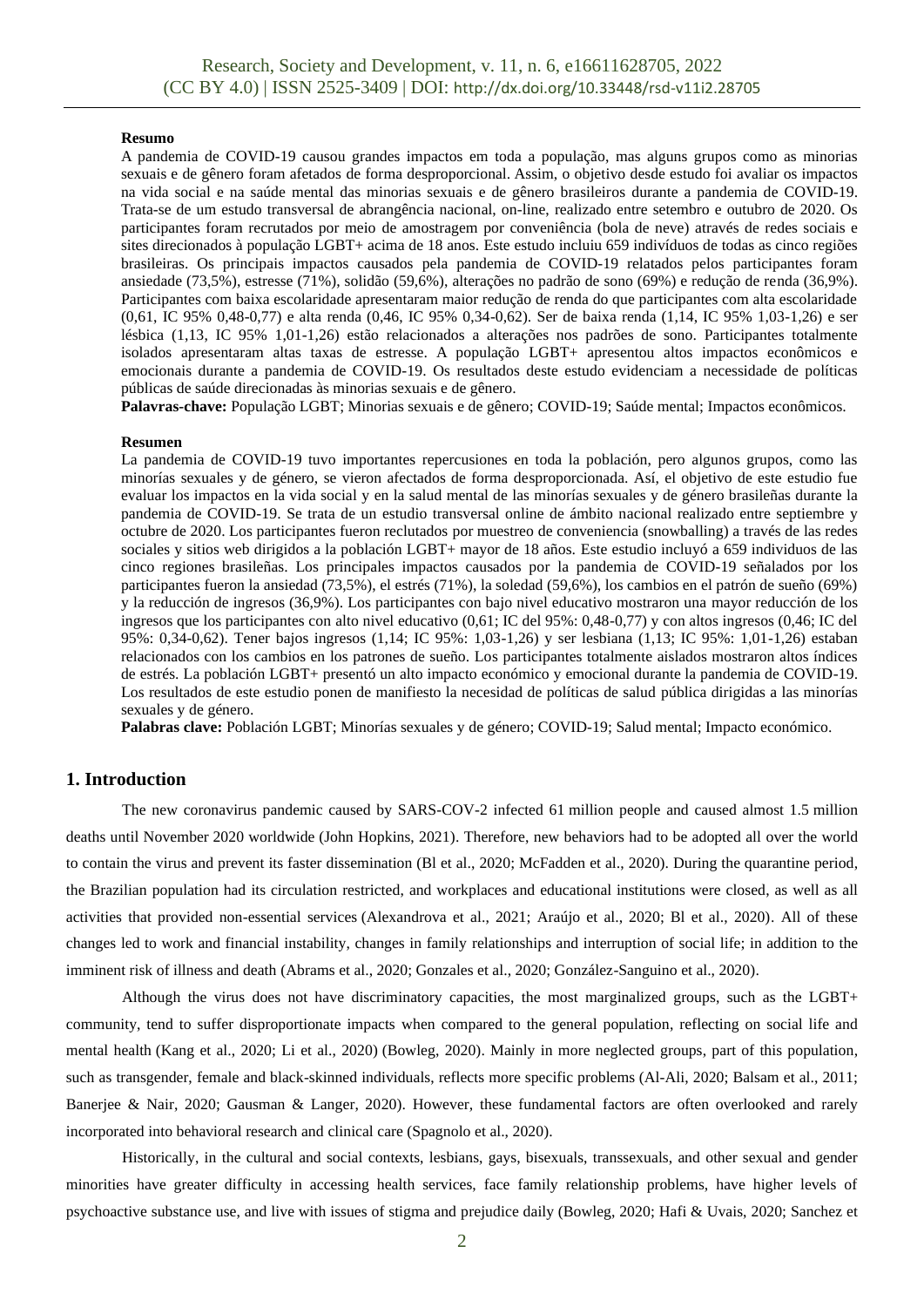al., 2020). This population has already experienced the social impasses of the HIV pandemic, which to the present day reflects negatively on this group in comparison to the general population (Emlet et al., 2019). Although the characteristics of this pandemic are different from the HIV pandemic, discriminatory impacts and the lack of public commitment in the search for equality favor the vulnerability of the LGBT+ population in the face of COVID-19 (Santos et al., 2020; Wallach et al., 2020).

Furthermore, considering the complexity of the impacts of a major pandemic on the LGBT population, there is a need to understand the seriousness of the repercussions of the COVID-19 pandemic on this population, since sexual and gender minorities have suffered and still suffer impacts which are different than those experienced by the general population in other epidemics around the world (Gausman & Langer, 2020; Santos et al., 2020; Wallach et al., 2020). Thus, this study aims at assessing the effects on the social life and mental health of Brazilian sexual and gender minorities during the COVID-19 pandemic.

#### **2. Methodology**

This is an online cross-sectional study performed in all Brazilian territory. We included people over 18 years old who considered themselves as belonging to sexual and gender minorities (self-declared lesbian, gay, bisexual, transsexual, or other sexual and gender minorities) with Internet access.

Data collection was carried out between September  $14<sup>th</sup>$  and October  $3<sup>rd</sup>$ , 2020 (3 weeks). All the respondents participated in a standardized interview. An online semi-structured questionnaire was created using REDcap electronic data capture tools hosted at the University of Florida (UF) (Harris et al., 2009). LGBT individuals within the target population were invited to participate through groups on social media (WhatsApp, Facebook and Instagram), as well as to share the research invitation among their contacts (snowball technique). The invitations were made by the researchers in free posts.

The instrument included socio-demographic information: age, gender assignment, sexual orientation, gender identity, race/skin color, household arrangement, relationship status (single, dating or married/living with a partner), education level (secondary education level: complete or incomplete, and high education level: graduate complete or incomplete), employment status (formal: work with signed contract, informal: self-employed work , unemployed, and students), household income (Total household income divided by the total number of residents - Minimum Wage in Brazil  $= 1,100$  BRL), and social isolation (totally isolated: more than five days a week at home; partially isolated: less than 5 five days a week at home, leaves home only for essential activities, and no isolated: has not changed social life by the pandemic); health impacts: medical condition (at least one) according to CDC classification (chronic disease or moderate to severe asthma, cardiovascular diseases, cancer, bone marrow transplant, using immunosuppressive medications, kidney disease on dialysis, liver failure, severe hypertension and diabetes) (CDC, 2020), and mental health impacts (anxiety, stress, loneliness and changes in sleep patterns) were reported by the participants as "increased", "decreased" or "the same".

A checkbox was arranged with the main economic impacts (income reduction, change of address, interruption of studies, shared housing, dismissals, cash loans and sale of goods, among others); in addition, a field was opened for recording other unlisted impacts.

The estimated sample size was 315 individuals to evaluate changes in mental health variables, based on 8% prevalence of depression (Martins et al., 2019) and a minimum difference of 3% with a 95% of confidence. This estimate was considered because it represents a common mental health disorder in the Brazilian population and allows us to estimate other impacts on the mental health of the population. Considering a 20% loss rate, the necessary sample size was corrected to 378 individuals. A pilot study was conducted with the first 20 participants to assess potential communication failures, continuity and/or feasibility. Modifications were made promptly to guarantee data quality. Participants who signed the consent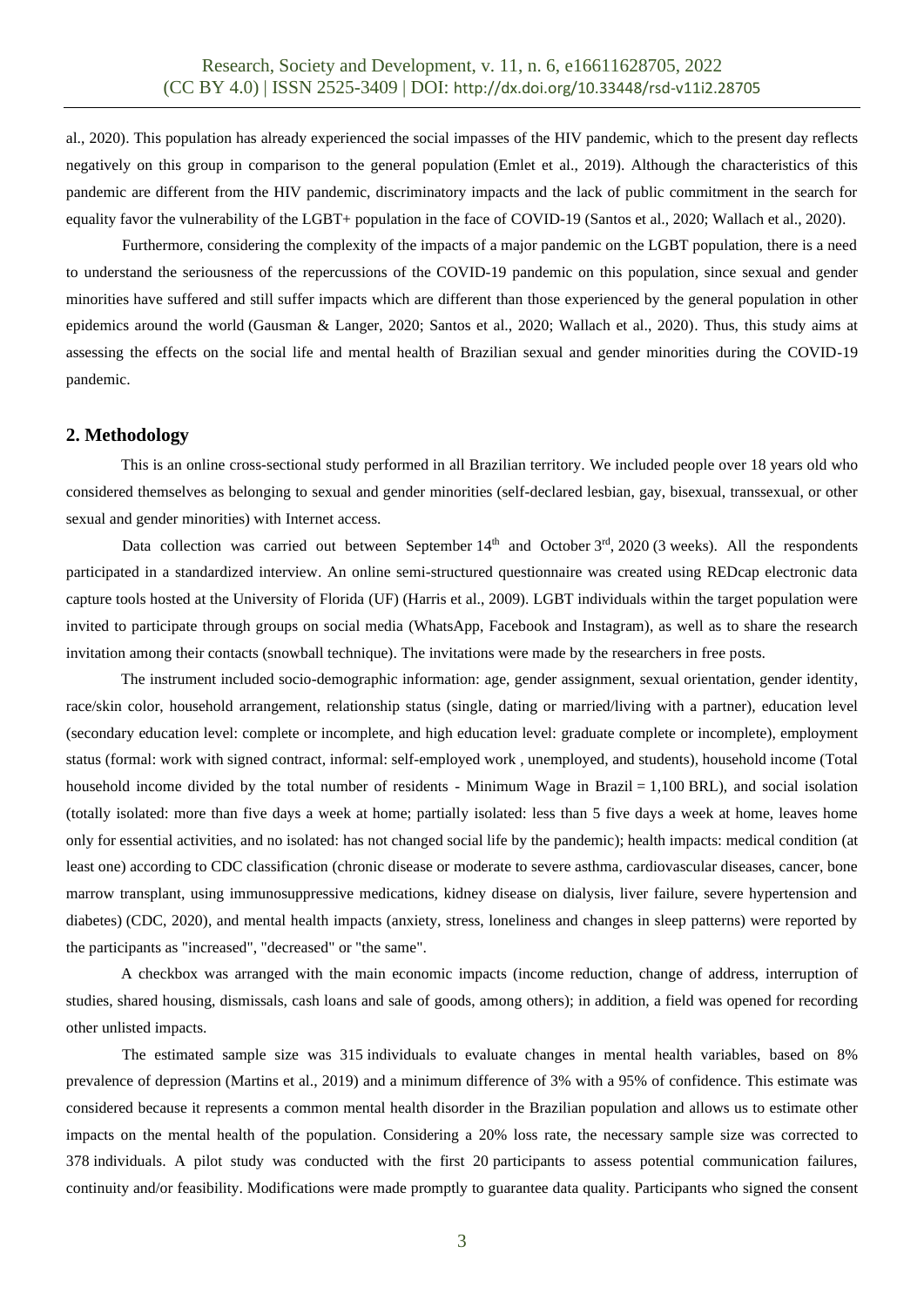term and answered less than 20% of the questionnaire (socio-demographic characteristics or less) were excluded from the analysis. The response rate was 82.4% (total of participants who signed the consent term and completed the questionnaire).

The categorical variables were summarized using absolute frequencies and percentages, and the continuous variables through mean values and standard deviation or by median and interquartile range. The Chi-square test and Fisher's exact test were used to compare proportions. For all the analyses, a significance level of 5% and a power of 80% were adopted. The association between exposure variables and outcomes was assessed using Poisson regression with robust variance. The statistical analysis was performed using R for Statistical Computing, Vienna, Austria (*R: The R Project for Statistical Computing*, n.d.).

The ethical principles of autonomy, beneficence, non-maleficence and justice were considered and followed concerning the Regulatory Guidelines and Norms for Research involving Human Beings (Resolution 466/12). The project was approved by the Research Ethics Committee of the Porto Alegre Federal University of Health Sciences (UFCSPA) (4,270,572). All the participants consented to participate in the study by selecting the checkbox and had the option to download the term sheet.

#### **3. Results**

In total, 659 participants answered the questionnaire. The mean age was 29.8±8.6 years old (ranging from 18 to 62 years old). The representation of the participants is shown in Table 1, which reflects higher participation of male (64.3%), cisgender (93.5%), and gay (58.4%) individuals.

|                           | Total          | Percentage (%) |
|---------------------------|----------------|----------------|
| <b>Gender assignment</b>  |                |                |
| Male                      | 42.4           | 64.3           |
| Female                    | 235            | 35.7           |
| <b>Gender identity</b>    |                |                |
| Cisgender                 | 616            | 93.5           |
| Transgender woman         | 5              | 0.8            |
| Transgender man           | 6              | 0.9            |
| Non-binary                | 29             | 4.4            |
| Queer gender              | 1              | 0.2            |
| Don't know                | $\overline{c}$ | 0.3            |
| <b>Sexual orientation</b> |                |                |
| Gay                       | 385            | 58.4           |
| <b>Bisexual</b>           | 135            | 20.5           |
| Lesbian                   | 102            | 15.5           |
| Asexual                   | 3              | 0.5            |
| Demisexual                | 2              | 0.3            |
| Pansexual                 | 12             | 1.8            |
| No answer                 | 16             | 2.4            |
|                           |                |                |

**Table 1** – Frequency of gender assignment, gender identify, and sexual orientation of the LGBT+ population.

Source: Authors.

The sociodemographic and behavioral characteristics reflect high education level (92.1%) and high prevalence of white skin color (74.7%), and occupation shows that 55.7% of the participants were working formally during the quarantine.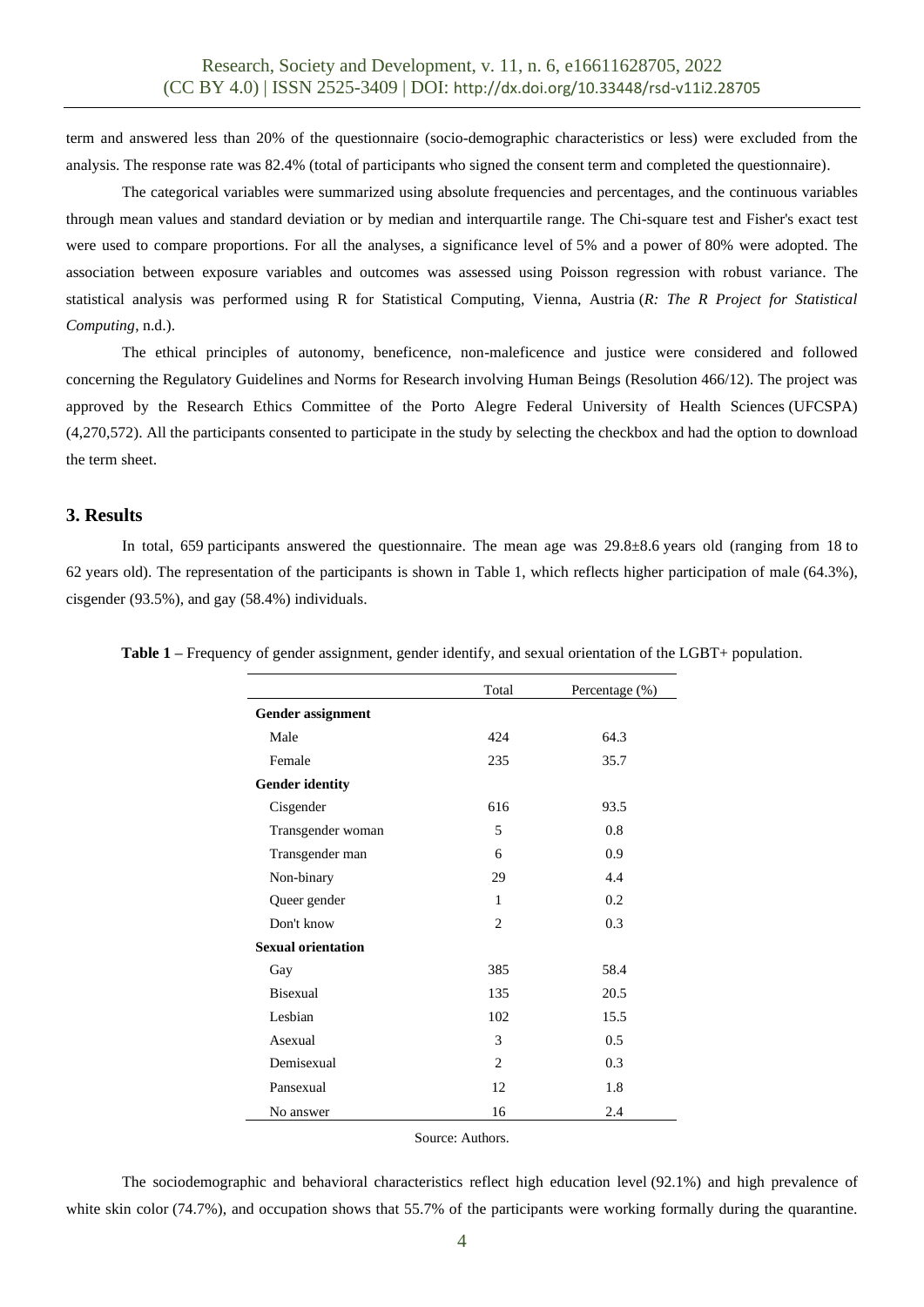Additionally, high substance use was referred to by the participants, namely: alcohol (80.1%) and illicit substances (46.2%). Significant differences were observed between the genders regarding education level, relationship status, housing arrangement, income and type of occupation (p<.05) (Table 2).

| <b>Characteristics</b>                   | <b>Total</b>                | <b>Gender assignment</b><br>n(%) |            |                      |  |
|------------------------------------------|-----------------------------|----------------------------------|------------|----------------------|--|
|                                          | $n\left(\frac{0}{0}\right)$ | Female                           | Male       | p-value <sup>b</sup> |  |
| Mean age (SD)                            | 29.8(8.7)                   | 27.3(8.6)                        | 31.1(8.5)  | $<0.01$ <sup>a</sup> |  |
| <b>Schooling level</b>                   |                             |                                  |            | 0.04                 |  |
| Secondary                                | 52 $(7.9)$                  | 26(11.1)                         | 26(6.1)    |                      |  |
| High                                     | 606 (92.1)                  | 209 (88.9)                       | 397 (93.9) |                      |  |
| <b>Skin color/Race</b>                   |                             |                                  |            | 0.47                 |  |
| <b>Black/Brown</b>                       | 158 (23.9)                  | 50(21.3)                         | 108(25.5)  |                      |  |
| White                                    | 492 (74.7)                  | 182 (77.4)                       | 310(73.1)  |                      |  |
| Indigenous/Yellow                        | 9(1.4)                      | 3(1.3)                           | 6(1.4)     |                      |  |
| <b>Relationship status</b>               |                             |                                  |            | < 0.01               |  |
| Single                                   | 338 (51.4)                  | 92(39.1)                         | 246 (58.2) |                      |  |
| Dating                                   | 161(24.5)                   | 76 (32.3)                        | 85(20.1)   |                      |  |
| Married                                  | 159 (24.1)                  | 67(28.5)                         | 92(21.7)   |                      |  |
| <b>Housing arrangement</b>               |                             |                                  |            | < 0.01               |  |
| Live alone<br>Lives with family members/ | 165(25.2)                   | 37(15.7)                         | 128 (30.5) |                      |  |
| partners/friends                         | 490 (74.8)                  | 198 (84.3)                       | 292(69.5)  |                      |  |
| Income (per person) $c$                  |                             |                                  |            | < 0.01               |  |
| One wage or less                         | 172 (26.4)                  | 73(31.1)                         | 99 (23.8)  |                      |  |
| 1-3 wages                                | 256 (39.3)                  | 110 (46.8)                       | 146(35.1)  |                      |  |
| 3 or more wages                          | 223 (34.3)                  | 52(22.1)                         | 171(41.1)  |                      |  |
| <b>Employment status</b>                 |                             |                                  |            | < 0.01               |  |
| Formal                                   | 362 (55.7)                  | 106(45.5)                        | 256(61.4)  |                      |  |
| Informal                                 | 104(16)                     | 32(13.7)                         | 72(17.3)   |                      |  |
| Unemployed                               | 47(7.2)                     | 11(4.7)                          | 36(17.3)   |                      |  |
| <b>Students</b>                          | 137(21.1)                   | 84 (36.1)                        | 53(12.7)   |                      |  |
| <b>Social Isolation</b>                  |                             |                                  |            | 0.2                  |  |
| Totally                                  | 285 (46.4)                  | 114(51.1)                        | 171 (43.7) |                      |  |
| Partially                                | 216(35.2)                   | 72(31.3)                         | 144 (36.8) |                      |  |
| No isolated                              | 113 (18.4)                  | 37(16.3)                         | 76 (19.4)  |                      |  |
| <b>Infection by COVID-19</b>             | 31(5.0)                     | 15(6.7)                          | 16(4.0)    | 0.2                  |  |
| <b>Medical condition</b>                 | 130 (19.7)                  | 43 (18.3)                        | 87 (20.5)  | 0.5                  |  |

**Table 2 –** Sociodemographic and behavioral characteristics of the LGBT+ population according to gender assignment

<sup>a</sup>Mann-Whitney test <sup>b</sup>Chi-square test <sup>c</sup>Income considered as Minimum Wage in Brazil: 1,100 BRL. Source: Authors.

Anxiety (73.5%), stress (71%), loneliness (59.6%), changes in sleep patterns (69%) and income reduction (36.9%) were the most common impacts self-reported by the participants. Some economic factors such as income reduction (42.1% vs. 34%,  $p = 0.04$ ), change of address (28.5% vs. 13%, p<.01), shared housing (12.8% vs. 4.5%, p<.01) and sale of goods (8.9%) vs. 2.8%, p<.01) exerted greater impacts on female than on male individuals, respectively. However, loneliness impacted more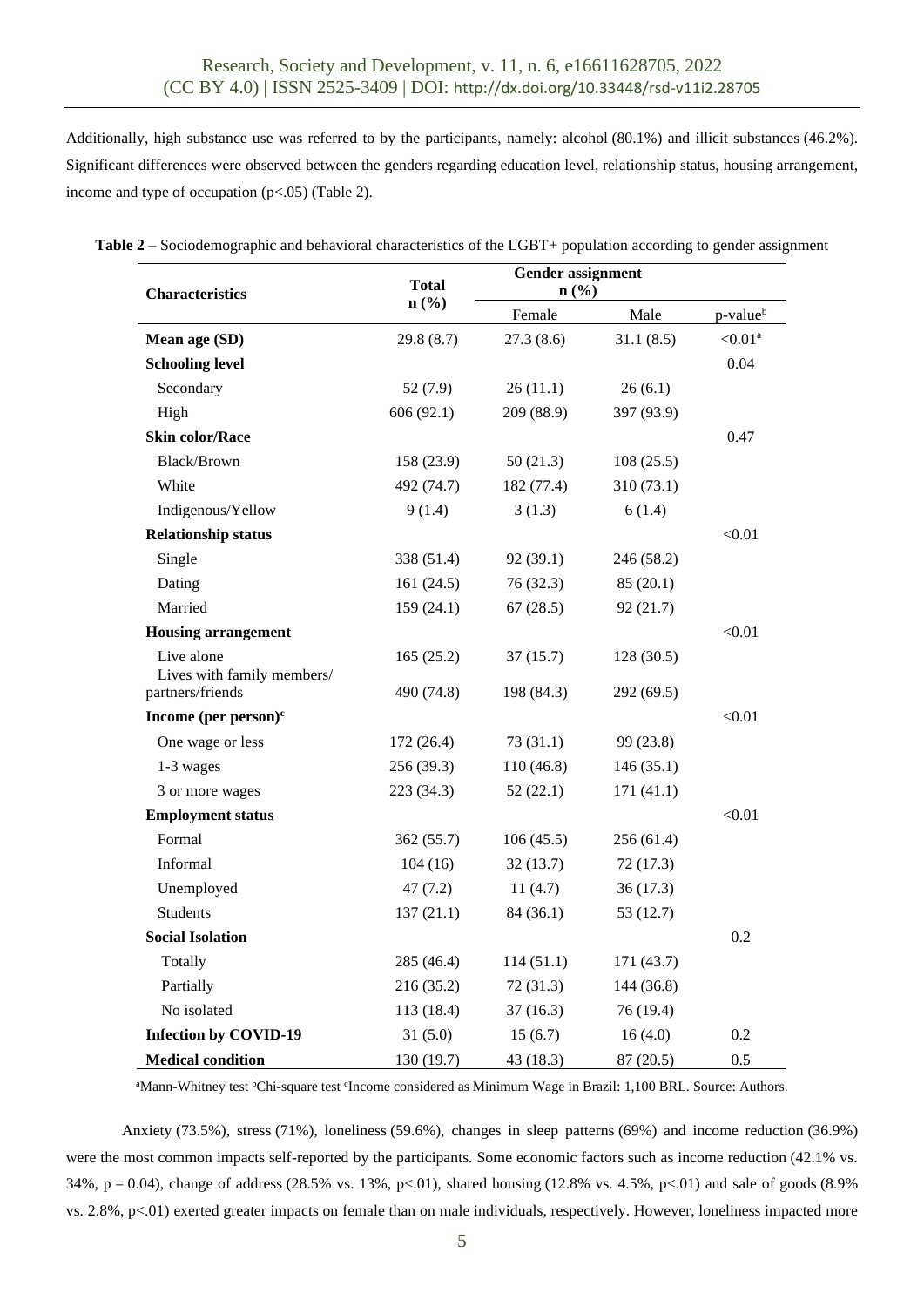on males than on females (62.8% vs. 53.7%,  $p = 0.03$ ). Bisexual individuals presented higher emotional impacts than other sexual minorities (Table 3).

**Table 3 –** Self-reported impacts of COVID-19 on the LGBT+ population according to gender assignment and to sexual orientation

|                                | <b>Sexual orientation</b> |            |           |                 |                      |
|--------------------------------|---------------------------|------------|-----------|-----------------|----------------------|
|                                | <b>Total</b>              | Gay        | Lesbian   | <b>Bisexual</b> |                      |
|                                | N(% )                     | $N(\%)$    | $N(\%)$   | $N(\%)$         | p-value <sup>1</sup> |
| <b>Anxiety</b>                 | 438 (73.5)                | 260 (74,7) | 67(70.5)  | 98 (75.4)       | 0.03                 |
| <b>Stress</b>                  | 423 (71)                  | 240 (69.0) | 71 (74.7) | 98 (75.4)       | 0.01                 |
| Changes in sleep patterns      | 411 (69)                  | 229 (65.8) | 74 (77.9) | 91 (70.0)       | 0.07                 |
| <b>Loneliness</b>              | 355 (59.6)                | 216(62.0)  | 48 (50)   | 83 (63,8)       | 0.01                 |
| <b>Income reduction</b>        | 243 (36.9)                | 128 (33.2) | 40(39.2)  | 60(41.7)        | 0.1                  |
| <b>Change of address</b>       | 122(18.5)                 | 47(12.2)   | 36(35.3)  | 34(23.6)        | < 0.01               |
| <b>Interruption of studies</b> | 67(10.2)                  | 41 (10.6)  | 12(11.8)  | 13(9.0)         | 0.7                  |
| <b>Shared housing</b>          | 49 (7.4)                  | 17(4.4)    | 17(16.7)  | 12(8.3)         | < 0.01               |
| <b>Dismissals</b>              | 48 (7.3)                  | 26(6.7)    | 7(6.9)    | 12(8.3)         | 0.8                  |
| <b>Cash loans</b>              | 45(6.8)                   | 31(8.0)    | 4(3.9)    | 7(4.9)          | 0.2                  |
| Sale of goods                  | 33(5)                     | 11(2.8)    | 10(9.8)   | 8(5.6)          | 0.01                 |

<sup>1</sup>Chi-square test. Source: Authors.

The multivariate model (Table 4) presented higher impacts for all outcomes observed among participants aged less than 40 years old. Participants earning less than one wage (1.14, 95% CI 1.03-1.26) and lesbians (1.13, 95% CI 1.01-1.26) presented high risk of changes in sleep patterns. Less stress was observed in participants in partially isolated, 0.86 (95% CI 0.75-0.97), and not isolated, 0.82 (95% CI 0.72-0.93). The participants living alone during the pandemic presented high risk of feeling loneliness in all models.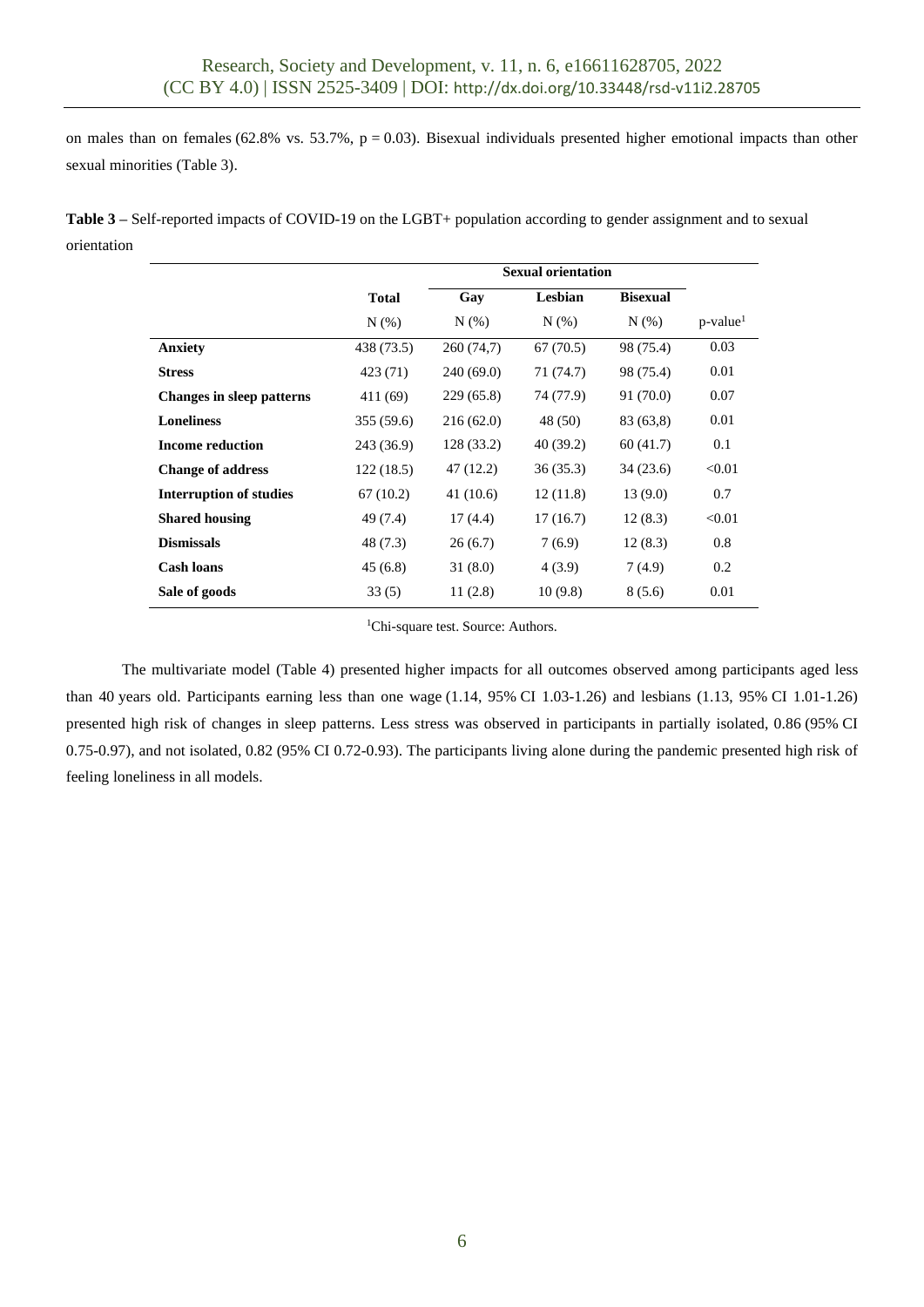# Research, Society and Development, v. 11, n. 6, e16611628705, 2022 (CC BY 4.0) | ISSN 2525-3409 | DOI: <http://dx.doi.org/10.33448/rsd-v11i2.28705>

Table 4 – Multivariate analysis of the socioeconomic and behavioral characteristics associated with anxiety, stress, changes in sleep patterns, and loneliness in the Brazilian LGBT+ population.

|                            | <b>Anxiety</b>      |                     | <b>Stress</b>       |                     | <b>Changes in sleep patterns</b>                            |                     | <b>Loneliness</b>   |                     |
|----------------------------|---------------------|---------------------|---------------------|---------------------|-------------------------------------------------------------|---------------------|---------------------|---------------------|
|                            | Model 1             | Model 2             | Model 1             | Model 2             | Model 1                                                     | Model 2             | Model 1             | Model 2             |
| <b>Variables</b>           | PR (95% CI)         | PR (95% CI)         | PR (95% CI)         | PR (95% CI)         | PR (95% CI)                                                 | PR (95% CI)         | PR (95% CI)         | PR (95% CI)         |
| Age (in years old)         |                     |                     |                     |                     |                                                             |                     |                     |                     |
| Less than 30               | $1.22(1.06 - 1.40)$ | $1.23(1.07 - 1.42)$ | $1.32(1.15-1.52)$   |                     | $1.33(1.16 - 1.54)$ $1.12(0.98 - 1.29)$ $1.12(0.97 - 1.30)$ |                     | $1.25(1.09-1.43)$   | $1.25(1.08-1.44)$   |
| 31 to 40                   | $1.2(1.02 - 1.38)$  | $1.19(1.02 - 1.39)$ | $1.31(1.13 - 1.52)$ | $1.33(1.14-1.55)$   | $1.07(0.92 - 1.25)$                                         | $1.08(0.93 - 1.26)$ | $1.20(1.03-1.39)$   | $1.19(1.02 - 1.38)$ |
| More than 41               |                     |                     |                     |                     |                                                             |                     |                     |                     |
| Income (per person)        |                     |                     |                     |                     |                                                             |                     |                     |                     |
| 1 wage or less             | $1.00(0.90 - 1.11)$ | $1.00(0.90 - 1.11)$ | $1.07(0.97-1.19)$   | $1.07(0.96-1.18)$   | $1.13(1.02 - 1.26)$                                         | $1.14(1.03 - 1.26)$ | $1.06(0.94-1.19)$   | $1.06(0.95-1.18)$   |
| 1-3 wages                  | $1.05(0.96 - 1.14)$ | $1.05(0.96-1.15)$   | $1.06(0.97 - 1.17)$ | $1.06(0.97-1.16)$   | $1.02(0.93 - 1.13)$ $1.01(0.92 - 1.11)$                     |                     | $1.02(0.92 - 1.12)$ | $1.03(0.93-1.13)$   |
| 3 or more wages            |                     |                     |                     |                     |                                                             |                     |                     |                     |
| <b>Housing arrangement</b> |                     |                     |                     |                     |                                                             |                     |                     |                     |
| Lives alone                | $0.96(0.88-1.06)$   | $0.96(0.88-1.05)$   | $0.97(0.89-1.07)$   | $0.98(0.89-1.07)$   | $0.97(0.88 - 1.07)$ $0.98(0.89 - 1.08)$                     |                     | $1.15(1.04-1.26)$   | $1.14(1.04-1.26)$   |
| Lives with                 |                     |                     |                     |                     |                                                             |                     |                     |                     |
| family/friends             |                     |                     |                     |                     |                                                             |                     |                     |                     |
| <b>Sexual Orientation</b>  |                     |                     |                     |                     |                                                             |                     |                     |                     |
| Gay                        |                     | $1.03(0.94 - 1.13)$ |                     | $0.98(0.89-1.08)$   |                                                             | $1.01(0.91 - 1.11)$ |                     | $1.00(0.90 - 1.11)$ |
| Lesbian                    |                     | $0.98(0.86 - 1.10)$ |                     | $1.03(0.92 - 1.16)$ |                                                             | $1.13(1.01 - 1.26)$ |                     | $0.90(0.79-1.02)$   |
| <b>Bisexual</b>            |                     |                     |                     |                     |                                                             |                     |                     |                     |
| <b>Medical condition</b>   |                     |                     |                     |                     |                                                             |                     |                     |                     |
| Yes                        |                     | $0.97(0.89-1.06)$   |                     | $0.95(0.87-1.04)$   |                                                             | $1.01(0.92 - 1.11)$ |                     | $0.98(0.88-1.09)$   |
| N <sub>0</sub>             |                     |                     |                     |                     |                                                             |                     |                     |                     |

PR: Prevalence Ratio. Model 1: Age, Income (per person), and Housing arrangement. Model 2: Age, Income (per person), Housing arrangement, Sexual orientation, and medical condition. Source: Authors.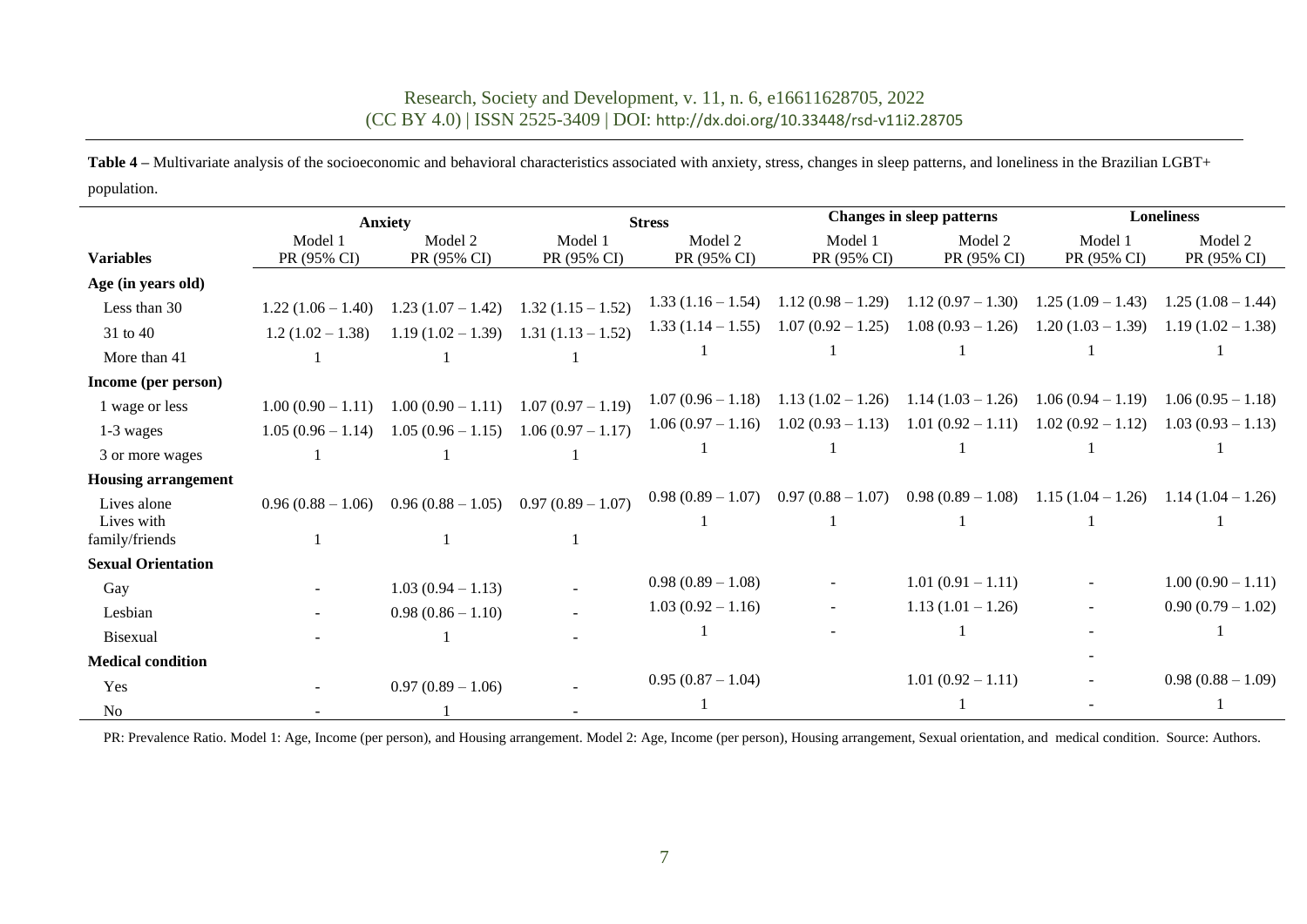#### **4. Discussion**

This is the first Brazilian national study to assess the impacts of the COVID-19 pandemic on the LGBT+ population. Our results showed a significant impact that was self-reported by the participants on the levels of anxiety, stress, loneliness, income, and changes in sleep patterns. Factors such as unemployment, interruption of studies, reduced income, and social isolation seem to exert a major impact mainly on the mental health of this population, making it more difficult to cope with the pandemic. Higher impacts were observed among younger and bisexual participants.

Anxiety was the most common symptom reported by the participants. This finding is higher than in a similar online survey conducted with US college students that reported 60% of anxiety (Gonzales et al., 2020), and is also higher than in a study carried out in Hong Kong with 857 LGBs which found 27.9% of anxiety disorder (Suen et al., 2020). These differences can be explained by the strong prejudice against the LGBT+ population in Brazil. Additionally, the country is experiencing significant political uncertainty and absence of public policies related to the COVID-19 pandemic, a factor that contributes to increasing vulnerability and anxiety symptoms in this population (Barros et al., 2020).

Considering that sexual and gender minorities present high rates of depressive and anxiety symptoms, these factors are potentiated in a crisis such as the COVID-19 pandemic. LGBT adults have higher prevalence of anxiety and depressive symptoms when compared to heterosexuals, and confinement has interrupted their social and sexual life, which restricted their access to a safe space, as well as it limited the social support they received from the community (Shilo & Mor, 2020; Suen et al., 2020). Some others factors like emotional symptoms, employment insecurity, income uncertainty, low access to the public health system, deferring gender-affirming treatments, and a significant need for family interaction, can also exert an impact on mental health (Barros et al., 2020; van der Miesen et al., 2020).

The significant level of loneliness reported in our study, mainly among men, was intensified by social isolation. Health problems associated with physical distancing or low socialization during the COVID-19 pandemic were associated with depression and anxiety in gender minorities (Sharma & Subramanyam, 2020; Suen et al., 2020). A previous study conducted with 770 LGBT Canadians showed that 61% feel lonely (Marziali et al., 2020). Loneliness in the LGBT community is a latent problem under conventional conditions (Marziali et al., 2020; van Tilburg et al., 2020). Normally, this loneliness is overcome by means of fast relationships, use of dating apps, and social interaction (Escobar-Viera et al., 2018), factors that have been largely affected by the social distancing imposed by the COVID-19 pandemic (Sharma & Subramanyam, 2020).

Our findings pointed to an important income reduction (36.9%) in the LGBT+ population, mainly in female individuals. These results were higher than those of a study carried out with 16,440 Brazilians, which pointed out that 21% of the population presented wage reductions (Bezerra et al., 2020; van der Miesen et al., 2020). In general, the LGBT population, especially black-skinned, female, and transgender individuals, are more likely to suffer economic impacts during the COVID-19 pandemic (Banerjee & Nair, 2020). Historically, this population suffers from unemployment and underemployment and often lacks the family support needed to deal with crises when compared to heterosexual and cisgender people (Coulter et al., 2019). Therefore, the socioeconomic factors can interfere with mental health and health care, impacting on depression symptoms, stress, substance abuse and suicide (Kline, 2020). Additionally, economic impacts can result in lack of access to adequate medical care, engagement in preventive health care measures, and needs during the pandemic (Ramírez et al., 2020; van der Miesen et al., 2020).

Increase in the stress level was a symptom reported by the majority of our sample (71%). This finding was similar to the Brazilian study in which 73% of the general population reported suffering some type of stress during the pandemic and greater than in a study carried out in Amsterdam, where 47% of the men who have sex with men (MSM) reported increased stress (Bezerra et al., 2020; van Bilsen et al., 2021). Stressful factors are enhanced by the changes imposed by the pandemic such as household adjustments, income reduction and more family life, despite the limited financial resources to maintain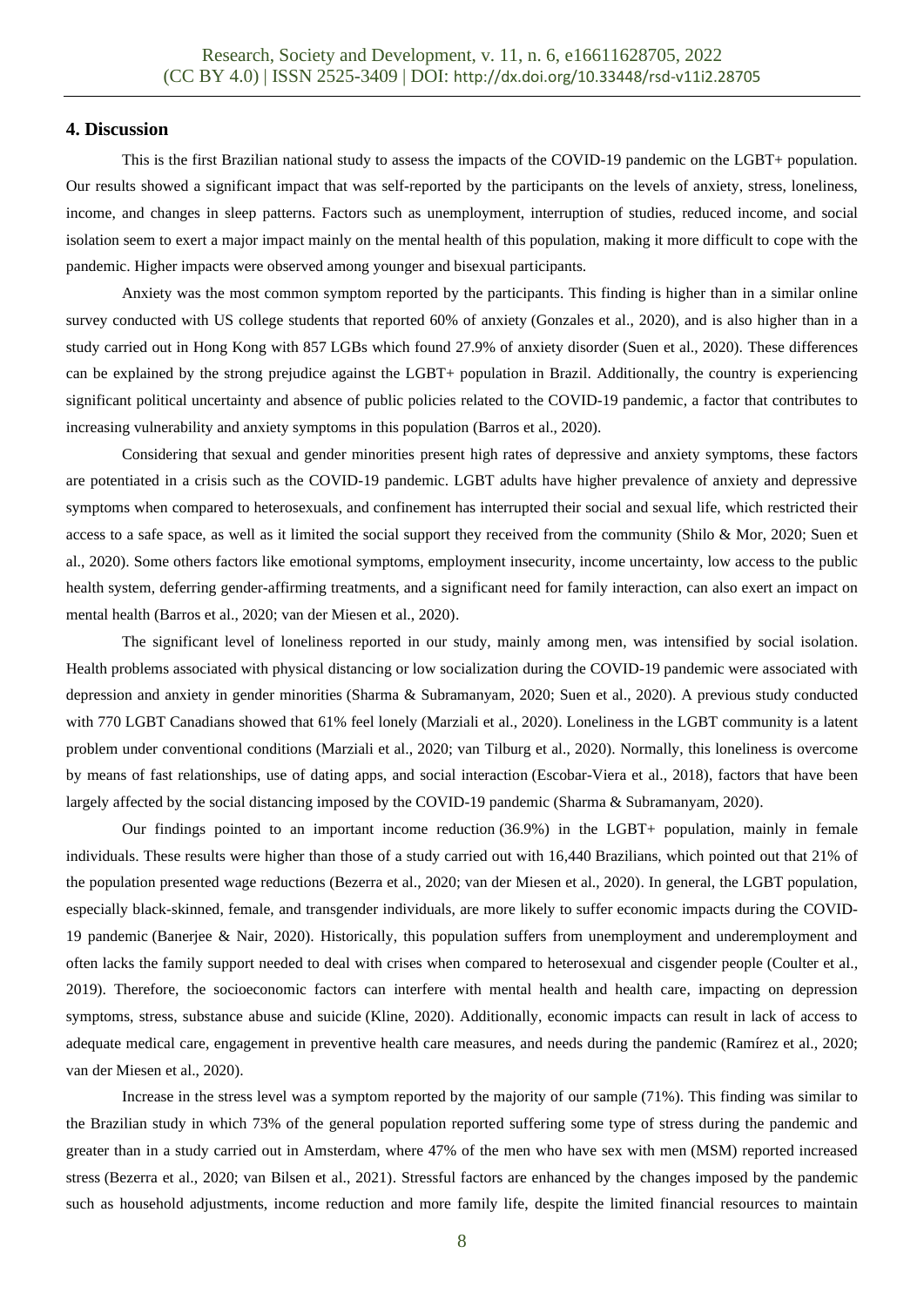social isolation, as well as the uncertainties generated by the pandemic (Gonzales et al., 2020). The stress experienced by the LGBT community includes behavioral and social factors faced by the entire population (Mattei et al., 2020; Mongelli et al., 2019). The persistence of the COVID-19 pandemic can cause chronicity of stressors generating severe harms and interfering with the mental well-being of this population (Rodriguez-Seijas et al., 2020). In addition, staying at home with family members can sometimes cause extreme stress for often not having the understood or accepted sexual or gender orientation. These differences can result in disagreements, physical and emotional violence and distress (Bezerra et al., 2020; Suen et al., 2020; Xue et al., 2020).

Changes in sleep patterns also represented a major impact among the respondents in our study (69%), mainly among lesbians and low-income participants. This finding is higher than in other studies that evaluated changes in sleep quality (Barros et al., 2020; Bezerra et al., 2020; Sanchez et al., 2020). Several studies point out that economic problems, uncertain future, anxiety, and stress can result in these sleep alterations (Cox & Olatunji, 2016; Kim & Dimsdale, 2007). A systematic review evidenced that sleep disorders are directly associated with cardiac, metabolic and immunological problems, as well as with other psychological and health conditions (Butler et al., 2020). With all the uncertainties experienced by the LGBT population during the COVID-19 pandemic, all related factors contribute to intensifying mental disorders, including changes in sleep quality.

We had some limitations that need to be better observed for the interpretation of the findings of this study. In the first place, even though we have representativeness in all regions of the country, there is disproportionality of frequencies by regions with a higher concentration of participants in the Brazilian South region. Secondly, online studies can limit access by low-income populations with no Internet access, or by those who do not know how to use a computer or smartphone. This factor can reflect a selection bias regarding social status and intellectual level, impacting on lesser representation of vulnerable populations. Finally, invitations made through contacts and contacts of contacts, convenience sample, can limit reaching different profiles representing samples with similar characteristics. Despite these limitations, we found important results that reinforce the vulnerability of the LGBT community.

### **5. Conclusion**

Our study showed major impacts imposed by the quarantine on the Brazilian LGBT+ population. The COVID-19 pandemic and the actions taken during the first months exerted large impacts on sexual and gender minorities, mainly affecting mental health and interfering with economic aspects. The high prevalence of stress, anxiety, sleep disorders and loneliness in this population are the result of previous structural problems intensified during this period. Thus, the need for emotional support directed to minorities such as the LGBT population is evident, as well as public health policies that contemplate more vulnerable LGBT individuals. It is essential that the health services and professionals are prepared to attend to the demands of this population, being a source of support to face difficult situations such as the social isolation. Public health policies and the creation of strategies to reduce harm and ensure sexual and gender equity for minorities should be intensified during the COVID-19 pandemic.

Our study showed major impacts imposed by the quarantine on the Brazilian LGBT+ population. The COVID-19 pandemic and the actions taken during the first months exerted large impacts on sexual and gender minorities, mainly affecting mental health and interfering with economic aspects. The high prevalence of stress, anxiety, sleep disorders and loneliness in this population are the result of previous structural problems intensified during this period. Thus, the need for emotional support directed to minorities such as the LGBT population is evident, as well as public health policies that contemplate more vulnerable LGBT individuals. It is essential that the health services and professionals are prepared to attend to the demands of this population, being a source of support to face difficult situations such as the social isolation. Public health policies and the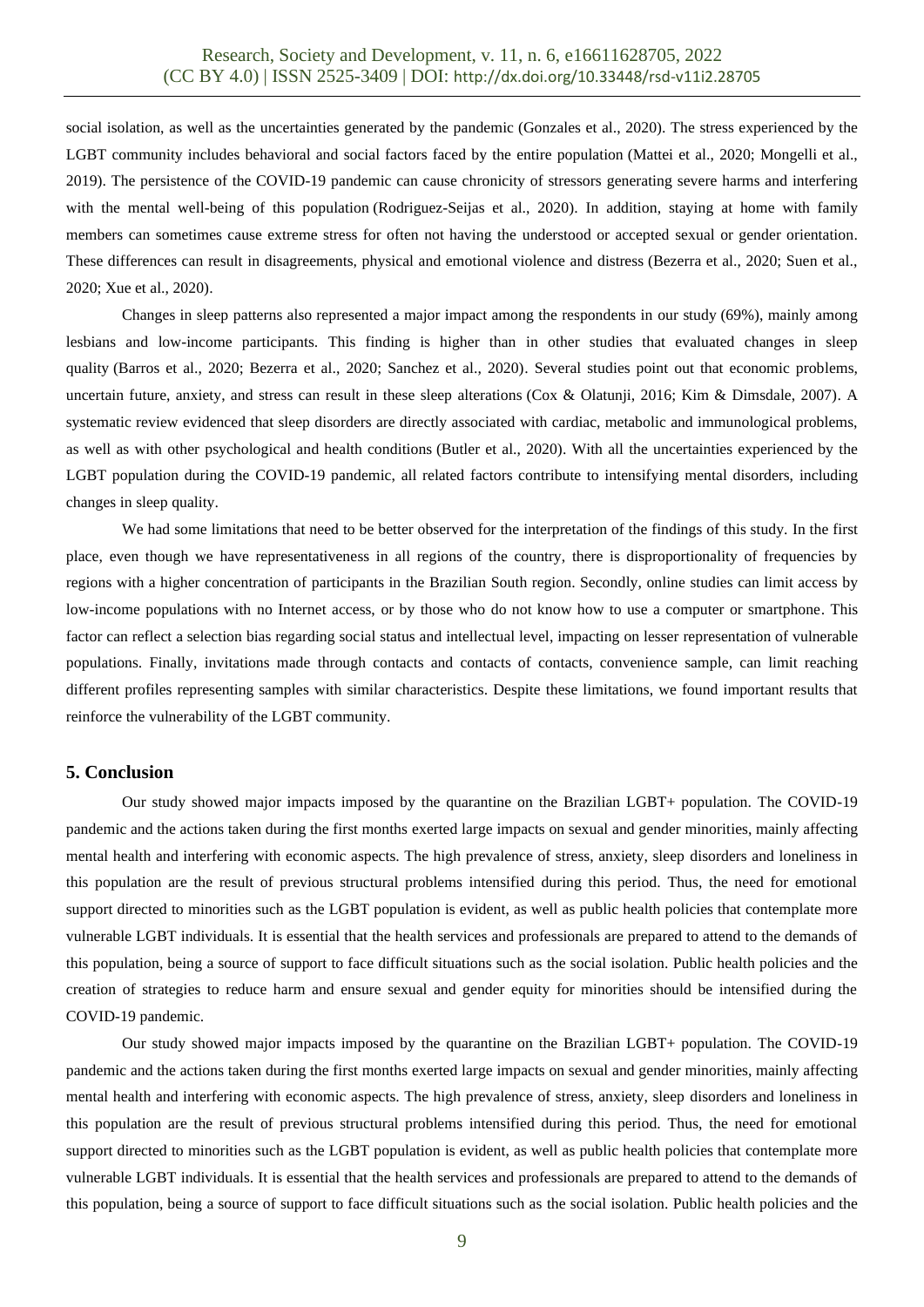creation of strategies to reduce harm and ensure sexual and gender equity for minorities should be intensified during the COVID-19 pandemic.

#### **Acknowledgments**

We are grateful to all the participants who agreed to participate in the study and for the support of the National LGBTI + Alliance (*Aliança Nacional LGBTI+*).

#### **References**

Abrams, E. M., Shaker, M., Oppenheimer, J., Davis, R. S., Bukstein, D. A., & Greenhawt, M. (2020). The Challenges and Opportunities for Shared Decision Making Highlighted by COVID-19. *Journal of Allergy and Clinical Immunology: In Practice*, *8*(8), 2474-2480.e1. https://doi.org/10.1016/j.jaip.2020.07.003

Al-Ali, N. (2020). Covid-19 and feminism in the Global South: Challenges, initiatives and dilemmas. *European Journal of Women's Studies*, *27*(4), 333–347. https://doi.org/10.1177/1350506820943617

Alexandrova, R., Beykov, P., Vassilev, D., Jukić, M., & Podlipnik, Č. (2021). The virus that shook the world: Questions and answers about SARS-CoV-2 and COVID-19. *Biotechnology and Biotechnological Equipment*, *35*(1), 74–102. https://doi.org/10.1080/13102818.2020.1847683

Araújo, F. J. de O., de Lima, L. S. A., Cidade, P. I. M., Nobre, C. B., & Neto, M. L. R. (2020). Impact Of Sars-Cov-2 And Its Reverberation In Global Higher Education And Mental Health. *Psychiatry Research*, *288*, 112977. https://doi.org/10.1016/j.psychres.2020.112977

Balsam, K. F., Molina, Y., Beadnell, B., Simoni, J., & Walters, K. (2011). Measuring Multiple Minority Stress: The LGBT People of Color Microaggressions Scale. *Cultural Diversity & Ethnic Minority Psychology*, *17*(2), 163–174. https://doi.org/10.1037/a0023244

Banerjee, D., & Nair, V. S. (2020). "The Untold Side of COVID-19": Struggle and Perspectives of the Sexual Minorities. *Journal of Psychosexual Health*, *2*(2), 113–120. https://doi.org/10.1177/2631831820939017

Barros, M. B. de A., Lima, M. G., Malta, D. C., Szwarcwald, C. L., Azevedo, R. C. S. de, Romero, D., Souza Júnior, P. R. B. de, Azevedo, L. O., Machado, Í. E., Damacena, G. N., Gomes, C. S., Werneck, A. de O., Silva, D. R. P. da, Pina, M. de F. de, & Gracie, R. (2020). Relato de tristeza/depressão, nervosismo/ansiedade e problemas de sono na população adulta brasileira durante a pandemia de COVID-19. *Epidemiologia e Serviços de Saúde*, *29*(4), e2020427. https://doi.org/10.1590/s1679-49742020000400018

Bezerra, A. C. V., Silva, C. E. M. da, Soares, F. R. G., & Silva, J. A. M. da. (2020). Fatores associados ao comportamento da população durante o isolamento social na pandemia de COVID-19. *Ciência & Saúde Coletiva*, *25*, 2411–2421. https://doi.org/10.1590/1413-81232020256.1.10792020

Bl, Z., W, L., Hm, L., Qq, Z., Xg, L., Wt, L., & Y, L. (2020, March 15). *Knowledge, Attitudes, and Practices Towards COVID-19 Among Chinese Residents During the Rapid Rise Period of the COVID-19 Outbreak: A Quick Online Cross-Sectional Survey*. International Journal of Biological Sciences. https://doi.org/10.7150/ijbs.45221

Bowleg, L. (2020). We're Not All in This Together: On COVID-19, Intersectionality, and Structural Inequality. *American Journal of Public Health*, e1–e1. https://doi.org/10.2105/AJPH.2020.305766

Butler, E. S., McGlinchey, E., & Juster, R.-P. (2020). Sexual and gender minority sleep: A narrative review and suggestions for future research. *Journal of Sleep Research*, *29*(1), e12928. https://doi.org/10.1111/jsr.12928

CDC. (2020, February 11). *COVID-19 and Your Health*. Centers for Disease Control and Prevention. https://www.cdc.gov/coronavirus/2019-ncov/need-extraprecautions/people-with-medical-conditions.html

Coulter, R. W. S., Egan, J. E., Kinsky, S., Friedman, M. R., Eckstrand, K. L., Frankeberger, J., Folb, B. L., Mair, C., Markovic, N., Silvestre, A., Stall, R., & Miller, E. (2019). Mental Health, Drug, and Violence Interventions for Sexual/Gender Minorities: A Systematic Review. *Pediatrics*, *144*(3). https://doi.org/10.1542/peds.2018-3367

Cox, R. C., & Olatunji, B. O. (2016). A systematic review of sleep disturbance in anxiety and related disorders. *Journal of Anxiety Disorders*, *37*, 104–129. https://doi.org/10.1016/j.janxdis.2015.12.001

Emlet, C. A., O'Brien, K. K., & Goldsen, K. F. (2019). The Global Impact of HIV on Sexual and Gender Minority Older Adults: Challenges, Progress, and Future Directions. *International Journal of Aging & Human Development*, *89*(1), 108–126. https://doi.org/10.1177/0091415019843456

Escobar-Viera, C. G., Whitfield, D. L., Wessel, C. B., Shensa, A., Sidani, J. E., Brown, A. L., Chandler, C. J., Hoffman, B. L., Marshal, M. P., & Primack, B. A. (2018). For Better or for Worse? A Systematic Review of the Evidence on Social Media Use and Depression Among Lesbian, Gay, and Bisexual Minorities. *JMIR Mental Health*, *5*(3). https://doi.org/10.2196/10496

Gausman, J., & Langer, A. (2020). Sex and Gender Disparities in the COVID-19 Pandemic. *Journal of Women's Health*, *29*(4), 465–466. https://doi.org/10.1089/jwh.2020.8472

Gonzales, G., Mola, E. L. de, Gavulic, K. A., McKay, T., & Purcell, C. (2020). Mental Health Needs Among Lesbian, Gay, Bisexual, and Transgender College Students During the COVID-19 Pandemic. *Journal of Adolescent Health*, *67*(5), 645–648. https://doi.org/10.1016/j.jadohealth.2020.08.006

González-Sanguino, C., Ausín, B., Castellanos, M. Á., Saiz, J., López-Gómez, A., Ugidos, C., & Muñoz, M. (2020). Mental health consequences during the initial stage of the 2020 Coronavirus pandemic (COVID-19) in Spain. *Brain, Behavior, and Immunity*. https://doi.org/10.1016/j.bbi.2020.05.040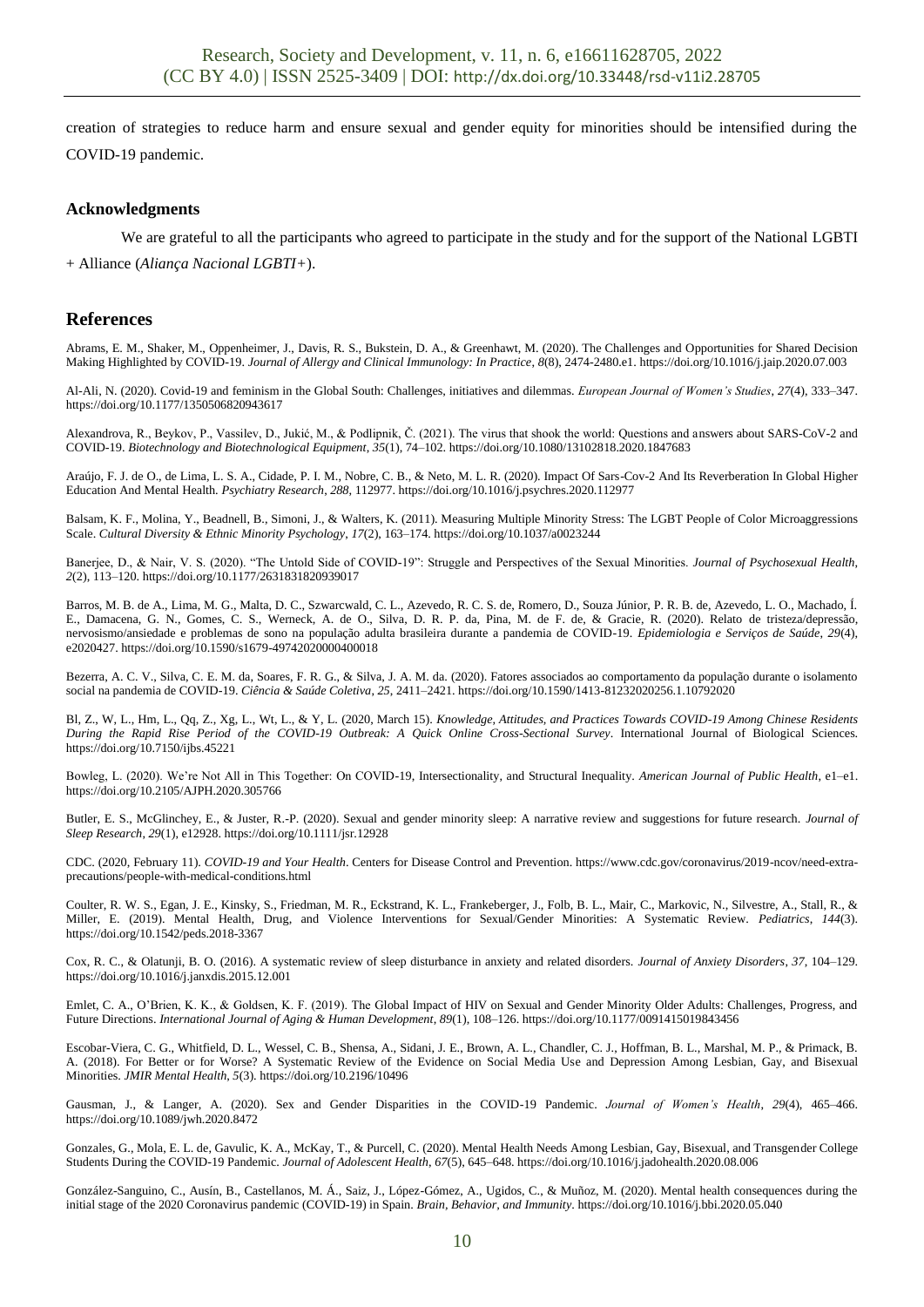Hafi, B., & Uvais, N. A. (2020). Difficulties faced by sexual and gender minorities during Covid 19 crisis. *Psychiatry and Clinical Neurosciences*, *n/a*(n/a). https://doi.org/10.1111/pcn.13080

Harris, P. A., Taylor, R., Thielke, R., Payne, J., Gonzalez, N., & Conde, J. G. (2009). Research Electronic Data Capture (REDCap)—A metadata-driven methodology and workflow process for providing translational research informatics support. *Journal of Biomedical Informatics*, *42*(2), 377–381. https://doi.org/10.1016/j.jbi.2008.08.010

John Hopkins. (2021). *COVID-19 Map*. Coronavirus Resource Center. https://coronavirus.jhu.edu/map.html

Kang, L., Ma, S., Chen, M., Yang, J., Wang, Y., Li, R., Yao, L., Bai, H., Cai, Z., Xiang Yang, B., Hu, S., Zhang, K., Wang, G., Ma, C., & Liu, Z. (2020). Impact on mental health and perceptions of psychological care among medical and nursing staff in Wuhan during the 2019 novel coronavirus disease outbreak: A cross-sectional study. *Brain, Behavior, and Immunity*. https://doi.org/10.1016/j.bbi.2020.03.028

Kim, E.-J., & Dimsdale, J. E. (2007). The Effect of Psychosocial Stress on Sleep: A Review of Polysomnographic Evidence. *Behavioral Sleep Medicine*, *5*(4), 256–278. https://doi.org/10.1080/15402000701557383

Kline, N. S. (2020). Rethinking COVID-19 Vulnerability: A Call for LGBTQ+ Im/migrant Health Equity in the United States During and After a Pandemic. *Health Equity*, *4*(1), 239–242. https://doi.org/10.1089/heq.2020.0012

Li, W., Li, G., Xin, C., Wang, Y., & Yang, S. (2020). Changes in sexual behaviors of young women and men during the coronavirus disease 2019 outbreak: A convenience sample from the epidemic area. *The Journal of Sexual Medicine*. https://doi.org/10.1016/j.jsxm.2020.04.380

Martins, B. G., Silva, W. R. da, Maroco, J., & Campos, J. A. D. B. (2019). Escala de Depressão, Ansiedade e Estresse: Propriedades psicométricas e prevalência das afetividades. *Jornal Brasileiro de Psiquiatria*, *68*(1), 32–41. https://doi.org/10.1590/0047-2085000000222

Marziali, M. E., Armstrong, H. L., Closson, K., McLinden, T., Wang, L., Barath, J., Harris, M., Roth, E. A., Moore, D. M., Lachowsky, N. J., Hogg, R. S., Sang, J. M., & Card, K. G. (2020). Loneliness and self-rated physical health among gay, bisexual and other men who have sex with men in Vancouver, Canada. *J Epidemiol Community Health*, *74*(7), 553–559. https://doi.org/10.1136/jech-2019-213566

Mattei, G., Russo, T., Addabbo, T., & Galeazzi, G. M. (2020, September 26). *The COVID-19 recession might increase discriminating attitudes toward LGBT people and mental health problems due to minority stress:* (Sage UK: London, England) [Letter]. https://doi.org/10.1177/0020764020960770

McFadden, S. M., Malik, A. A., Aguolu, O. G., Willebrand, K. S., & Omer, S. B. (2020). Perceptions of the Adult US Population regarding the Novel Coronavirus Outbreak. *MedRxiv*, 2020.02.26.20028308. https://doi.org/10.1101/2020.02.26.20028308

Mongelli, F., Perrone, D., Balducci, J., Sacchetti, A., Ferrari, S., Mattei, G., & Galeazzi, G. M. (2019). Minority stress and mental health among LGBT populations: An update on the evidence. *Minerva Psichiatrica*, *60*(1). https://doi.org/10.23736/S0391-1772.18.01995-7

*R: The R Project for Statistical Computing*. (n.d.). Retrieved April 13, 2021, from https://www.r-project.org/

Ramírez, E. G. L., Delgado, Y. K., Volpato, R. J., Claudio, J. C. M. de, Pinho, P. H., & Vargas, D. de. (2020). Suicidal ideation in gender and sexual minority students in the largest Brazilian University. *Archives of Psychiatric Nursing*, *34*(6), 467–471. https://doi.org/10.1016/j.apnu.2020.08.004

Rodriguez-Seijas, C., Fields, E. C., Bottary, R., Kark, S. M., Goldstein, M. R., Kensinger, E. A., Payne, J. D., & Cunningham, T. J. (2020). Comparing the Impact of COVID-19-Related Social Distancing on Mood and Psychiatric Indicators in Sexual and Gender Minority (SGM) and Non-SGM Individuals. *Frontiers in Psychiatry*, *11*. https://doi.org/10.3389/fpsyt.2020.590318

Sanchez, T. H., Zlotorzynska, M., Rai, M., & Baral, S. D. (2020). Characterizing the Impact of COVID-19 on Men Who Have Sex with Men Across the United States in April, 2020. *AIDS and Behavior*. https://doi.org/10.1007/s10461-020-02894-2

Santos, G.-M., Ackerman, B., Rao, A., Wallach, S., Ayala, G., Lamontage, E., Garner, A., Holloway, I. W., Arreola, S., Silenzio, V., Strömdahl, S., Yu, L., Strong, C., Adamson, T., Yakusik, A., Doan, T. T., Huang, P., Cerasuolo, D., Bishop, A., … Howell, S. (2020). Economic, Mental Health, HIV Prevention and HIV Treatment Impacts of COVID-19 and the COVID-19 Response on a Global Sample of Cisgender Gay Men and Other Men Who Have Sex with Men. *AIDS and Behavior*, 1–11. https://doi.org/10.1007/s10461-020-02969-0

Sharma, A. J., & Subramanyam, M. A. (2020). A cross-sectional study of psychological wellbeing of Indian adults during the Covid-19 lockdown: Different strokes for different folks. *PLoS ONE*, *15*(9). https://doi.org/10.1371/journal.pone.0238761

Shilo, G., & Mor, Z. (2020). COVID-19 and the Changes in the Sexual Behavior of Men Who Have Sex With Men: Results of an Online Survey. *The Journal of Sexual Medicine*, *17*(10), 1827–1834. https://doi.org/10.1016/j.jsxm.2020.07.085

Spagnolo, P. A., Manson, J. E., & Joffe, H. (2020). Sex and Gender Differences in Health: What the COVID-19 Pandemic Can Teach Us. *Annals of Internal Medicine*, *173*(5), 385–386. https://doi.org/10.7326/M20-1941

Suen, Y. T., Chan, R. C. H., & Wong, E. M. Y. (2020). Effects of general and sexual minority-specific COVID-19-related stressors on the mental health of lesbian, gay, and bisexual people in Hong Kong. *Psychiatry Research*, *292*, 113365. https://doi.org/10.1016/j.psychres.2020.113365

van Bilsen, W. P. H., Zimmermann, H. M. L., Boyd, A., Coyer, L., van der Hoek, L., Kootstra, N. A., Hoornenborg, E., Prins, M., Schim van der Loeff, M. F., Davidovich, U., & Matser, A. (2021). Sexual Behavior and Its Determinants During COVID-19 Restrictions Among Men Who Have Sex With Men in Amsterdam. *Journal of Acquired Immune Deficiency Syndromes (1999)*, *86*(3), 288–296. https://doi.org/10.1097/QAI.0000000000002581

van der Miesen, A. I. R., Raaijmakers, D., & van de Grift, T. C. (2020). "You Have to Wait a Little Longer": Transgender (Mental) Health at Risk as a Consequence of Deferring Gender-Affirming Treatments During COVID-19. *Archives of Sexual Behavior*, *49*(5), 1395–1399. https://doi.org/10.1007/s10508- 020-01754-3